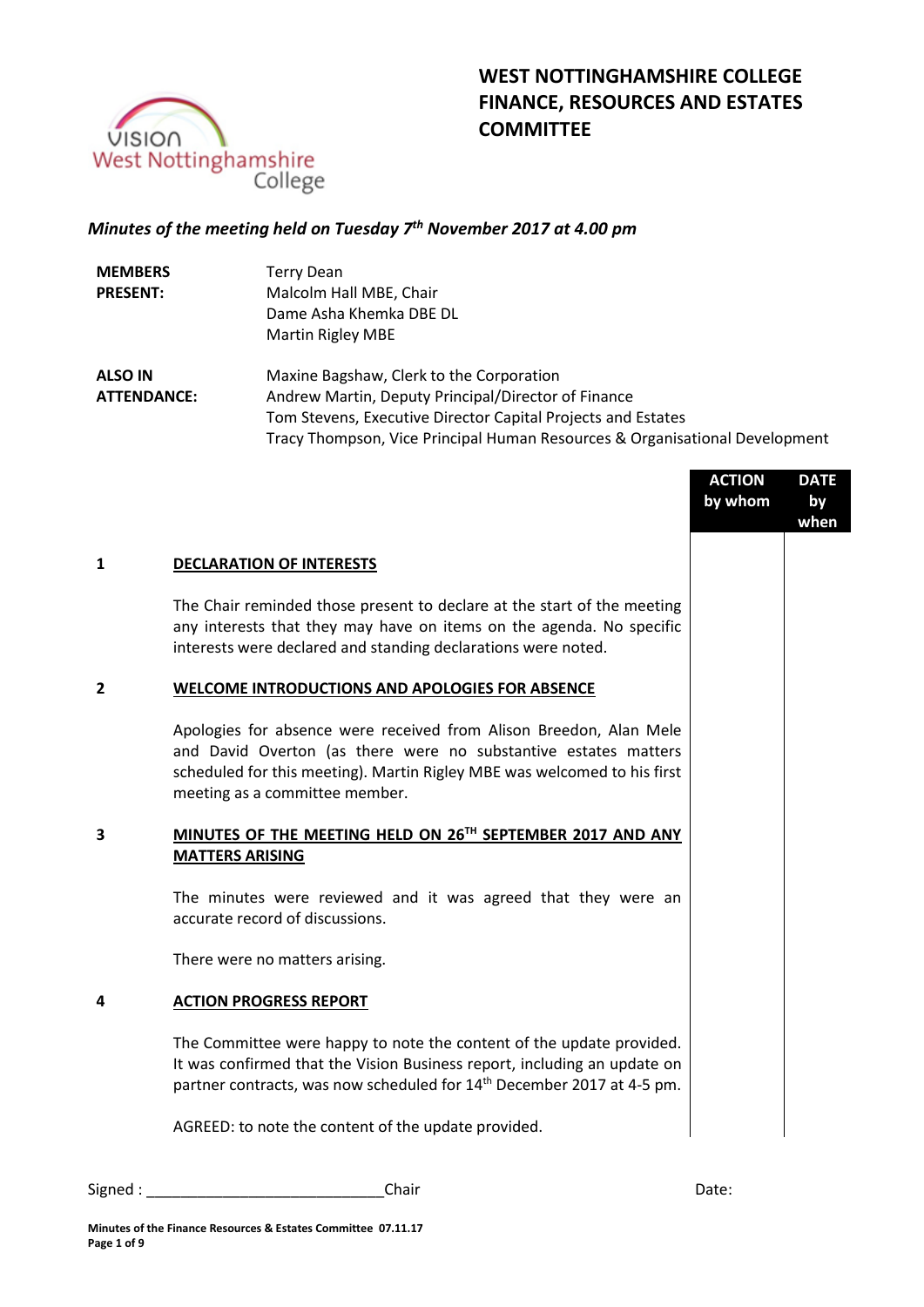#### **5 HR – PEOPLE REPORT 2016/17**

The Director of HR introduced this item and confirmed that the full report had been made available to the committee via the portal. The Committee were reminded that the contents had been presented to the Board at its meeting in October 2017, and therefore this was an opportunity for the Committee to ask any particular questions they may have in terms of the detail provided. A summary was given of the main parts of the executive overview, including:

- 16/17 saw a turbulent start to the year because of a number of curriculum changes that led to low morale. This could have, with hindsigh,t been handled more effectively.
- Deputy Principal Curriculum and Quality left the organisation and Patricia Harman was recruited to return on an interim basis to prepare the College for Ofsted
- There was a senior team restructure.
- Vision Business structure changes commenced with a significant change programme to follow.
- Second change programme in the summer. Both of the change programmes were very people led in terms of the processes, they were very well managed and only one appeal was made.
- 16/17 saw some very complex HR cases for the team to manage.
- That being said, 16/17 was not an entirely negative year with a very positive Ofsted inspection in the year which saw all staff rise to the challenge and work well as a team.
- The College has seen a decline in the number of delivery staff over time, but not a similar pattern in terms of support positions. This is something to be mindful of in the future.
- Absence the College saw a slight increase in terms of long term rather than short-term sickness. Staff who are affected are being supported.

AGREED: to note the content of the annual report provided for 16/17.

# **6 EMPLOYABILITY CENTRE – PROGRESSION STATISTICS & STUDENT NUMBERS**

The Executive Director Capital Projects and Estates presented the report prepared by the VP Business Development. Key matters noted were:

- The Mansfield Centre continues to provide good results in relation to participation and completion of the courses.
- Efforts continue to be made to ensure positive relationships are maintained with local JCPs to promote the benefits of the Mansfield Centre for their client group and to work with them to generate sufficient starts for the courses. The JCP are integral in assessment days and are regularly invited to the centre to see the courses in action.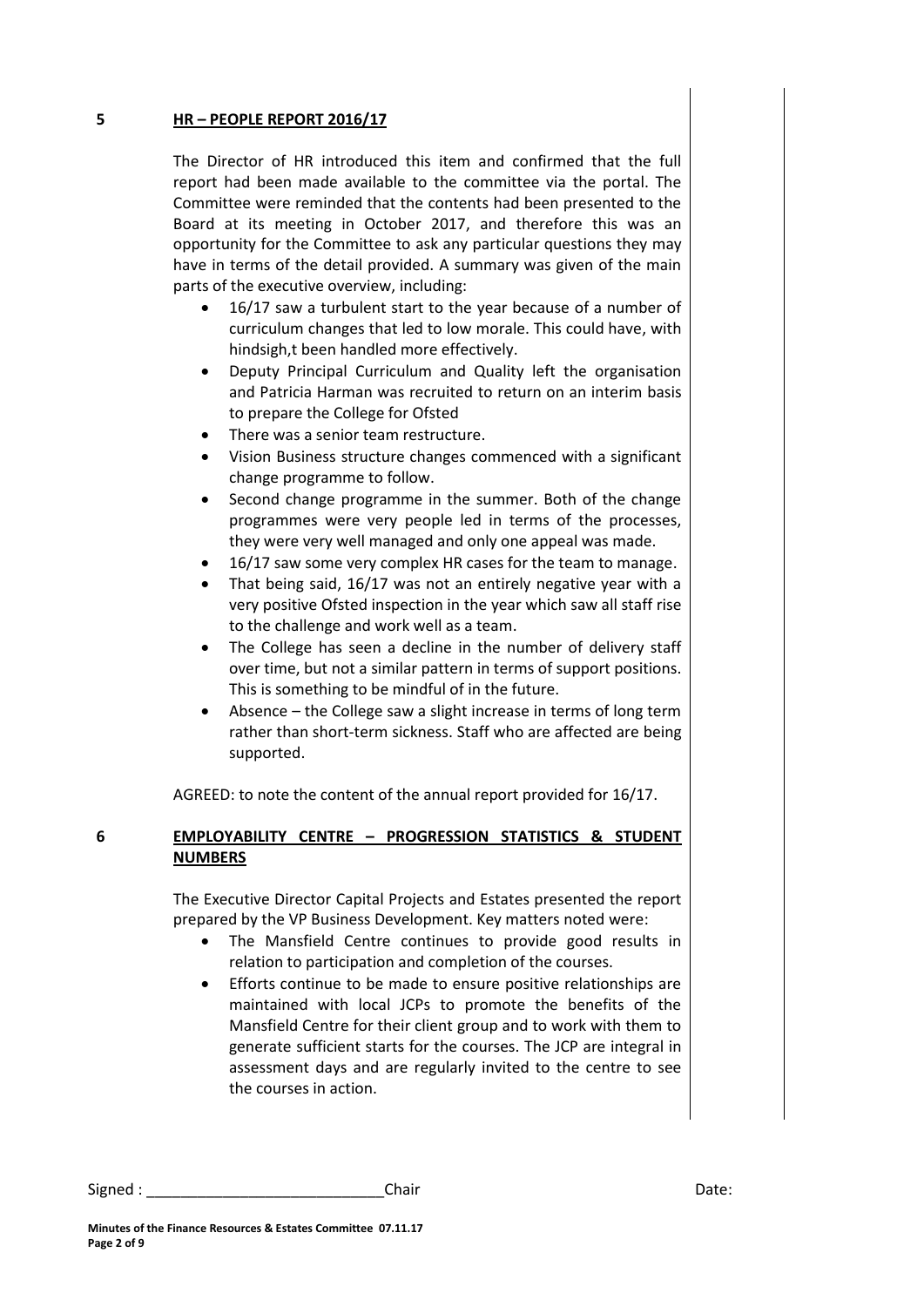- There have been 4 cohorts. Cohort 4 is the latest course which have just finished and unfortunately data is not yet available in terms of outcomes. There was a notable dip in terms of the number of starts on the cohort 4 course, this may be due to the timing of the course selection process during the main summer period this will be closely monitored.
- The next cohort for the centre is due to commence on  $13<sup>th</sup>$ November. So far there are 6 students confirmed. This builds upon the downward trend in terms of starts on the course and therefore there may be a sustainability issue in terms of throughput from the job centre. In terms of cohort 5, it may be that the time of year has had a negative impact, with potential recruits securing short term temporary Christmas positions.
- The percentage number of participants who go 'in to employment', whilst acceptable and in line with expectations for a new centre, requires some additional work to ensure that cohorts are revisited to ensure all positive destinations are captured. Currently this figure is provided by the JCP and the team are instigating their own internal processes to undertake additional follow up.
- The real issue for the provision is building up the job centre relationships, the view expressed was that this could be more proactive.

In terms of observations the Committee challenged the senior team and indicated that they would want to know whether employment gained is sustained. They would also like to see more quantifiable targets in terms of employment rather than 'as many as possible'. They felt it was important for staff and participants to have a clear target to aim for.

AGREED: to note the content of the update provided.

# **7 2016/17 DRAFT MEMBERS REPORT AND FINANCIAL STATEMENTS**

The Deputy Principal introduced this item and confirmed that the statements were very much considered as 'draft' at this stage. There are still some issues to resolve, particularly in relation to the Amber Train investigation. These accounts make no provision at all in relation to the outcome of this investigation.

He confirmed that the accounts have been through the first phase of audit and, putting Amber Train aside, there are no significant issues.

He drew members attention to the documentation provided and confirmed that it was provided in a familiar layout. Key matters noted were:

- Page 4 strategic report setting out nature, objectives and strategies.
- Page 5 sets out implementation of the business plan
- $\bullet$  Page 6 sets out financial objectives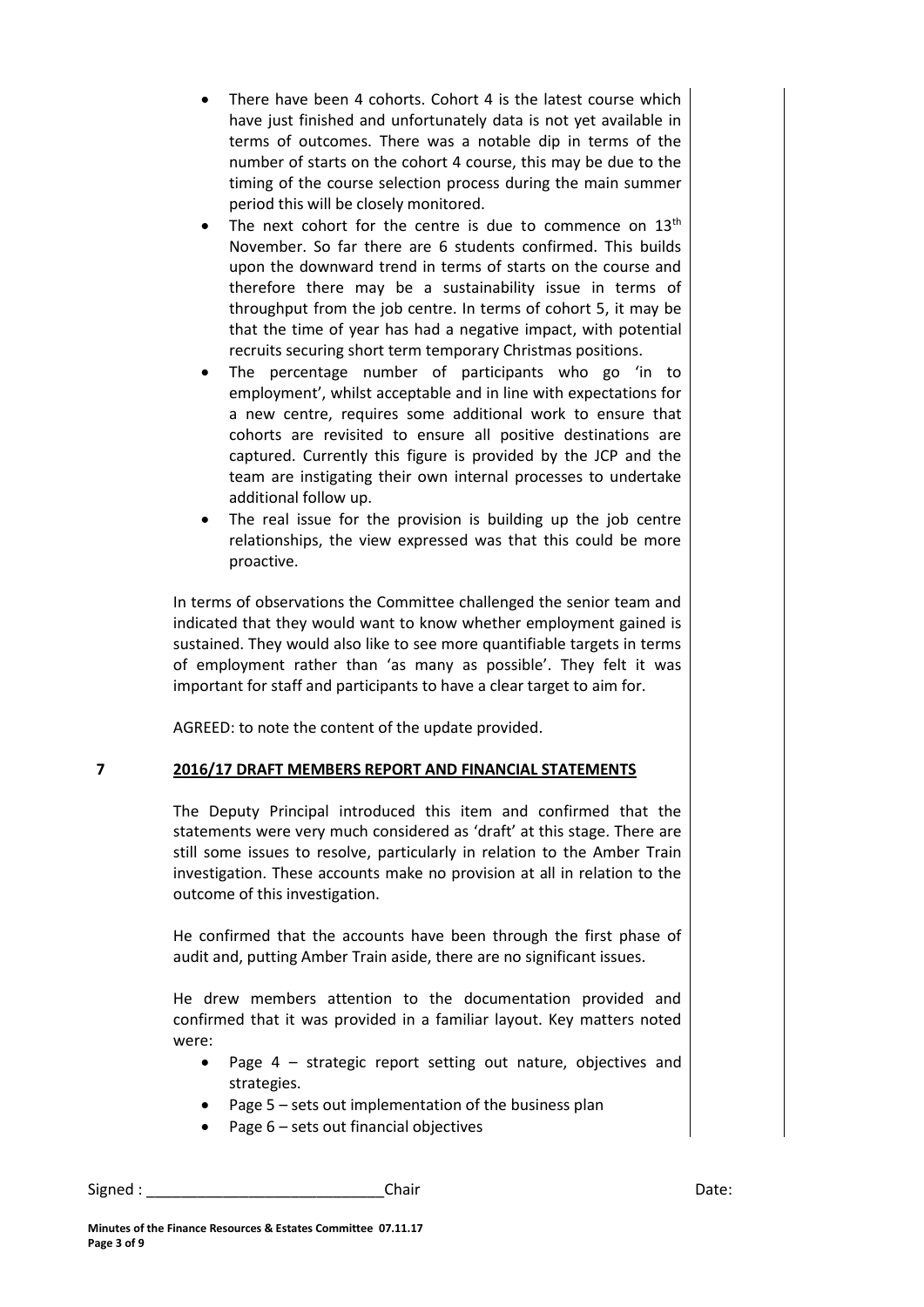- Page 7 sets out the financial position and financial results
- Page  $10$  there is still some outstanding data highlighted in yellow, this relates to final student achievement
- Page 11 details principle risks and uncertainties
- Page 15 sets out the Colleges position in relation to equality and diversity
- Page 16 this is the Colleges disability statement
- Pages 17-18 set out the statement of corporate governance and internal control
- Page 18 summarises College Governors for the period 16/17 and 17/18 to the point of signing the accounts.
- Page  $21$  sets out the committees that exist
- Pages 24 and 25 set out standard wording in terms of the Boards assurance to funding bodies
- Page 26 auditors statement, as is page 28 in relation to regularity
- Page 30 onwards set out the financial numbers.

The Committee considered the consolidated statements of comprehensive income as set out on page 30 and a number of matters were noted/discussed:

- Total income is slightly higher than forecast because of improvements in the AEB budget and also capital grants (the sale of Acorn Way)
- Staff costs are higher than forecast due to an increase in FRS102 pension position – this is a non cash item
- Other operating costs are slightly increased and relate to partner costs.
- Depreciation there has been an increase because of the sale of Acorn Way.
- Historic cost surplus for the year is slightly better than the prior year position but not as well as forecast, however again it was noted that these figures are before any provision relating to the Amber Train investigation

In relation to page 31 it was confirmed that there was nothing that the Deputy Principal would wish to bring to Governors attention in terms of the consolidated and College statement of changes in reserves.

The Committee then considered the balance sheet at page 32:

- There has been an increase in net current assets because of the £3 million revolving credit facility available, however this was not accessed in year because cash flow requirements did not necessitate this
- Long term debt is starting to decline
- Pension remains the big item on the balance sheet and continues to grow as a liability/deficit
- Income and expenditure account is £18,114,000 this is net of pension liability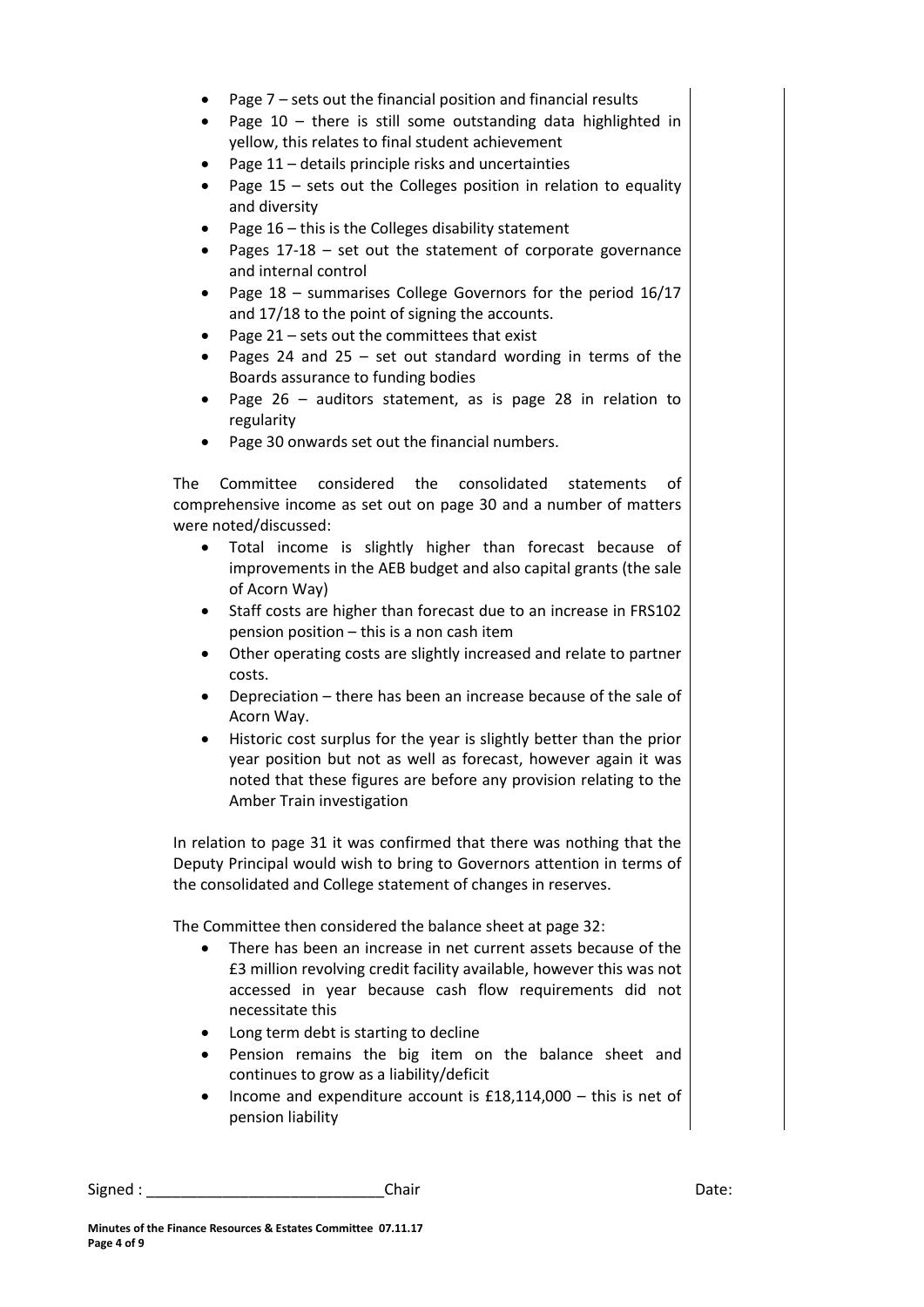|   | Total unrestricted reserves are £13,252,000, which is a<br>reasonable position to be in.                                                                                                                                                                                                                                                                                                                                                                                                                                                                                                                                                                                                                                                                                                                                                                                                                                                                                                                                                   |            |            |
|---|--------------------------------------------------------------------------------------------------------------------------------------------------------------------------------------------------------------------------------------------------------------------------------------------------------------------------------------------------------------------------------------------------------------------------------------------------------------------------------------------------------------------------------------------------------------------------------------------------------------------------------------------------------------------------------------------------------------------------------------------------------------------------------------------------------------------------------------------------------------------------------------------------------------------------------------------------------------------------------------------------------------------------------------------|------------|------------|
|   | In terms of the pension the Deputy Principal confirmed that the<br>subsidiary company VBSS is working to limit the deficit pension position<br>and that the number of active members in the scheme is starting to<br>decline. Next triannual revaluation is due in March 2019, however the<br>expectation is that over time the deficit will only increase.                                                                                                                                                                                                                                                                                                                                                                                                                                                                                                                                                                                                                                                                                |            |            |
|   | The group requested that a supplementary paper be provided for<br>presentation to the December Board meeting which shows the year on<br>year trends in terms of pension costs and deficit and the positive impact<br>that VBSS will have had in terms of seeking to mitigate the escalating<br>position.                                                                                                                                                                                                                                                                                                                                                                                                                                                                                                                                                                                                                                                                                                                                   | Dep. Prin. | <b>Dec</b> |
|   | Page 33 is the cash flow. It was noted that there is a decrease in<br>٠<br>short term creditors.                                                                                                                                                                                                                                                                                                                                                                                                                                                                                                                                                                                                                                                                                                                                                                                                                                                                                                                                           |            | 2017       |
|   | The Committee acknowledged the unknown position in terms of the<br>Amber Train investigation but agreed that, putting this issue aside, they<br>were happy to recommend that these accounts be presented to the<br>Board for approval.                                                                                                                                                                                                                                                                                                                                                                                                                                                                                                                                                                                                                                                                                                                                                                                                     |            |            |
|   | AGREED:<br>a) to note the draft position and<br>B) to recommend (subject to the outcome of the Amber Train<br>investigation) that the board approve the 2016/17 Members Report and<br>Financial Statements as presented.                                                                                                                                                                                                                                                                                                                                                                                                                                                                                                                                                                                                                                                                                                                                                                                                                   |            |            |
| 8 | RECONCILIATION OF FINANCIAL STATEMENTS TO JULY FINANCE<br><b>REPORT</b>                                                                                                                                                                                                                                                                                                                                                                                                                                                                                                                                                                                                                                                                                                                                                                                                                                                                                                                                                                    |            |            |
|   | The Deputy Principal introduced this item and drew committee<br>members' attention to the table provided on page 76 of the pack. Key<br>matters noted were:<br>HC (deficit)/surplus before interest and depreciation $-$ this is<br>$\bullet$<br>largely comparable to the budget forecast, however anticipated<br>performance was initially downgraded at the midyear review.<br>The yearend improvement and adjustment is as a result of the<br>sale of Acorn Way.<br>Depreciation charges are higher than forecast because of<br>accelerated depreciation regarding Acorn Way<br>HC deficit/surplus for the year after interest and depreciation - is<br>very similar to the prior year but weaker than forecast.<br>As an overview, the College shortfall has been made up by<br>unexpected VWS surpluses, this masks the Colleges weakness in<br>performance. The Colleges outturn was worse than planned and<br>worse than the midyear forecast. BKSB position was in line with<br>plan. VWS position saw an unexpected improvement. |            |            |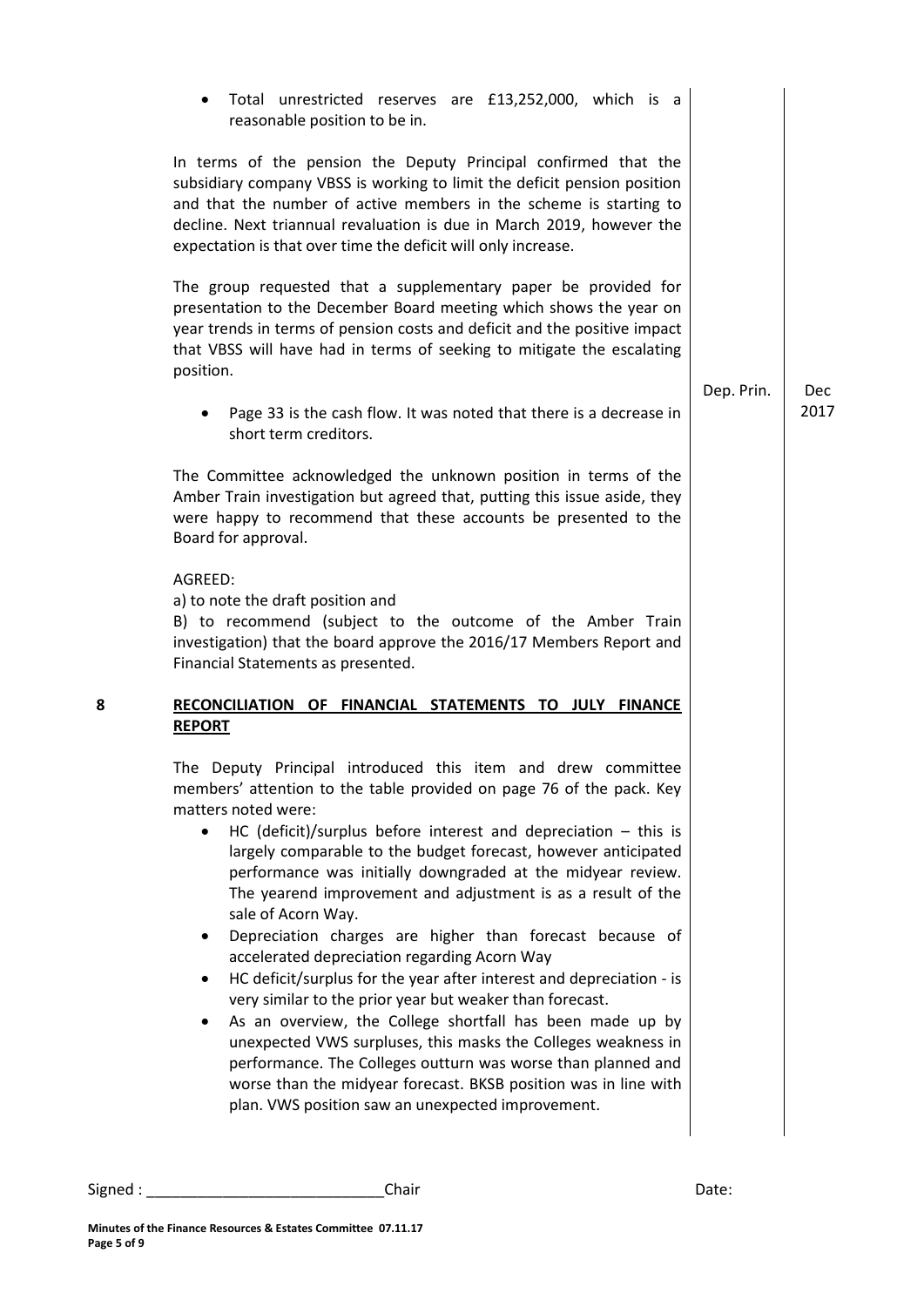The Committee were advised that VWS windfall will not happen again in 17/18.

AGREED: to note the content of the update provided.

#### **9 STUDENT UNION AUDITED ACCOUNTS FOR 2016/17**

The Deputy Principal introduced this item and confirmed that the Student Union activity is not treated as a separate legal activity. The activities of the SU, which include the organisation of events and end of year celebrations and the provision of lunch time facilities for students are embedded within the College student support directorate. The Students Union does not exist as a separate legal entity to the College but operates within delegated budgets. The budget is ultimately delegated through to the Vice Principal Marketing, Communications and Learner Engagement up to the end of the 2016/17 financial year.

The union relies on the Colleges finance department and its financial systems to administer and provide its finance and accounting services. The activities of the students union are not separately or specifically audited but form part of the overall work of the College financial statements auditors in reaching their conclusions on the Colleges financial statements.

For the year ended  $31<sup>st</sup>$  July 2017 the union generated a surplus on its operations of £6,231 (last year £1,969 deficit). This performance is stronger, primarily due to the greater volume of engagement in the student union card system compared to previous years. The College subsidy of £106,572 was however higher than the previous year when it was £93,006. The SU is expected to deliver a breakeven position and does not carry over surpluses or deficit balances from one year to the next.

The committee were assured that the SU have a business plan in place with key targets and deliverables. The core aspect of the budget goes to staff costs.

In terms of the future the Committee questioned and challenged whether it is possible to benchmark what other colleges contribute in terms of a subsidy. The view expressed is that they wanted to ensure that the College is getting value for money from the SU activities.

AGREED to note the report provided.

## **10 PROCUREMENT – UPDATE AND PERFORMANCE REPORT FOR 2016/17**

The Committee were reminded that the Colleges procurement function is undertaken by a team of two and they operate to a strategy which is in place from 2015 to 2019. Members attention was drawn to the report provided and key matters noted were:

Signed : \_\_\_\_\_\_\_\_\_\_\_\_\_\_\_\_\_\_\_\_\_\_\_\_\_\_\_\_Chair Date:

Deputy Principal Nov. 2018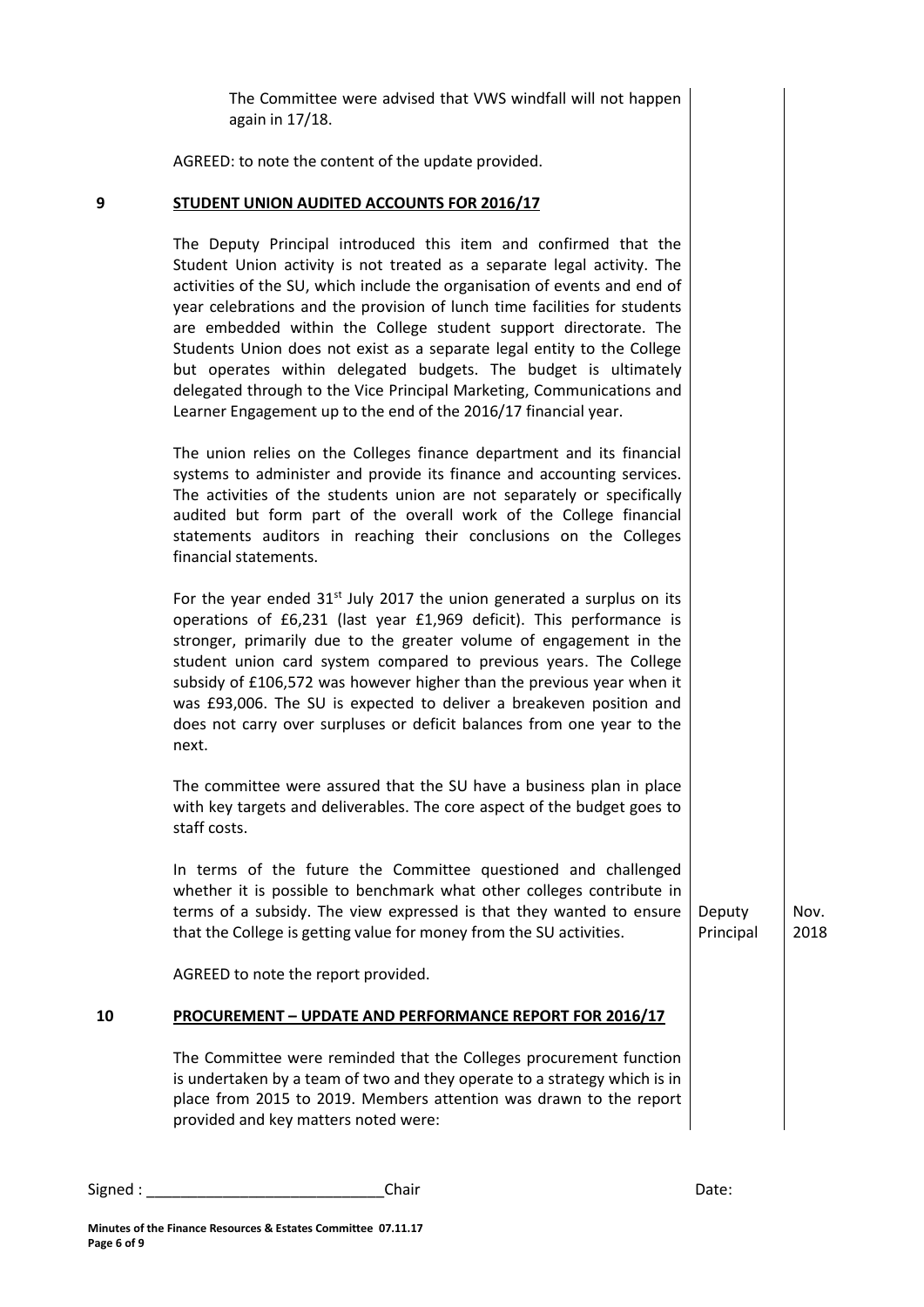- 1) Cashable savings target 2.5%. Outturn for the year was cashable savings of £112,728 representing a 2.27%. This is the first year where the College has not quite hit the target. All of the 'low hanging fruit' in terms of savings have now been achieved and the accumulated savings are significant.
- 2) Transaction efficiency savings target of 2.5%. Efficiency savings achieved for the year of £212,040 representing 4.27%, these are process savings.
- 3) Spend through collaborative strategies target 10%. Actual achieved is 34.62%. It was noted that when writing the College procurement strategy in 2015 it was agreed that the College would set a target saving through collaborative strategies at 10% annually. As the College procurement continues to develop this has grown to exceed this target at 34.62%. This is an increase from the prior year position which was 28.56%. Consortia carry out a competitive tendering exercise in compliance with public sector procurement rules inviting tenders from all suitable suppliers. The tender sets out the specification and how the framework will be accessed by the consortiums members. Suppliers are selected based on a number of criteria, including financial status, quality and service. A further competitive tender can then be carried out by a member or institution, inviting all selected suppliers to participate. Framework agreements can sometimes be used as a means of reducing the amount of time spent carrying out an OJEU tender.

The Committee questioned whether the College has the flexibility to include a 'localism' requirement. It was explained that this is not really the case and does not really sit well with the purpose of consortia. The committee were advised that good savings have been achieved in relation to energy, furniture etc.

- 4) Vendor based management active vendors currently used on the electronic procurement system are 453. In 2003/4 this was 2225 and therefore the College has seen a 79.64% vendor based reduction.
- 5) Tenders the number of tenders completed in the year was 10, the largest of which was for the bus service.
- 6) Staff noncompliance 3,448 noncompliant invoices out of a total 9,496 relating to electronic orders placed = 36.58%. 63 noncompliant manual orders out of 249 total placed = 25.3%. It was explained that this is still an ongoing challenge and the College needs to ensure that there is continued pressure on staff.

AGREED: to note the content of the update provided.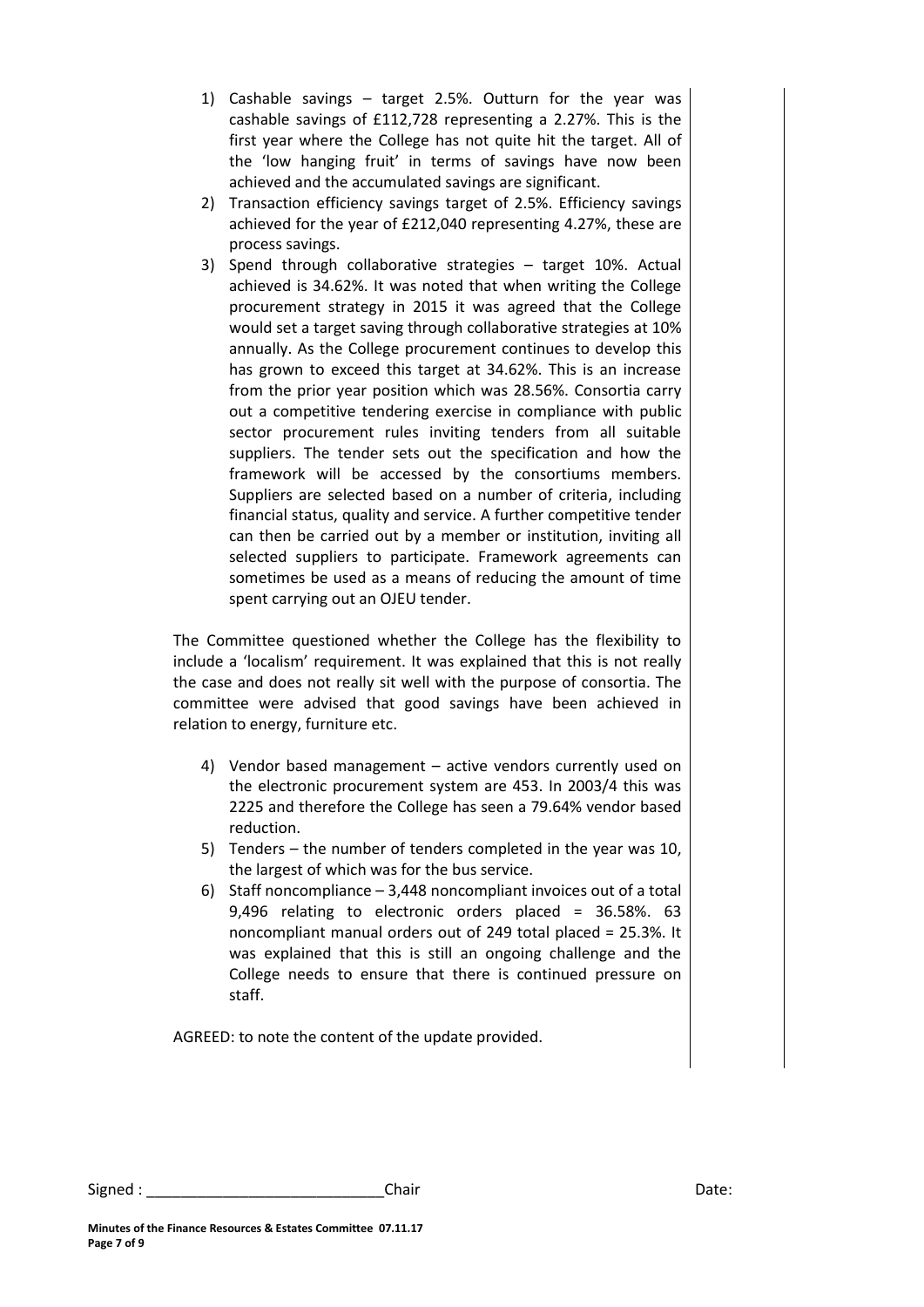## **10 MANAGEMENT ACCOUNTS TO 30TH DECEMBER 2017**

The Deputy Principal circulated the accounts and a number of key matters were noted:

- 17/18 has seen a weak start to the year
- In the period the College group performance has delivered an overall operating surplus before interest and depreciation of £279k (prior year £425k). After interest and depreciation this becomes a deficit of £131k, which is £32k behind the phased forecast (prior year was a £42k surplus). The issue lies within College delivery against forecast.
- The underlying performance in the first 2 months of the year continues in a similar vein with a strong performance by BKSB and a weak performance by the College. Progress on income within Work Related Training has come at a very high cost with it incurring a loss of £160k for the first two months of the year (this is Vision Business as now rebranded). Clearly the College needs to take action as the position is not sustainable.
- Across the component parts of the group the College was well below budget with a surplus before interest and depreciation of £16k (corresponding month last year £146k) against a target of £50k. After interest and depreciation the College position is a £394k deficit (prior year a £290k deficit) against a forecast of £358k deficit.
- BKSB continues to deliver strong results with an operating surplus of £259k (forecast £256k, corresponding month last year £278k) with invoice sales for the year to date £75k below last year.
- Overall group income of £6.963 million for the year to date is £1.346 million below forecast. This is largely due to underperformance in relation to apprenticeships and AEB. This is a concerning position, however it was acknowledged that the statistics at this time are very sensitive as it is very early in the year. Overall pay costs are below forecast by £90k but are £47k above last year.
- Group reserves have reduced to £9.477 million (excluding pension liability) from £9.606 million at yearend remaining close to the bank covenant level of £9 million. Any significant adverse event could therefore trigger a breach of this bank covenant.

In terms of BKSB the Committee questioned whether the budgets set are challenging enough as the company appears to outperform month on month and year on year. The Deputy Principal acknowledged that there is a very conservative approach to forecasting taken by the BKSB management team.

AGREED: to note the content of the September 2017 Management Accounts presented.

Signed : \_\_\_\_\_\_\_\_\_\_\_\_\_\_\_\_\_\_\_\_\_\_\_\_\_\_\_\_\_\_\_\_\_Chair \_\_\_\_\_\_\_\_\_\_\_\_\_\_\_\_\_\_\_\_\_\_\_\_\_\_\_\_\_\_\_\_Date: